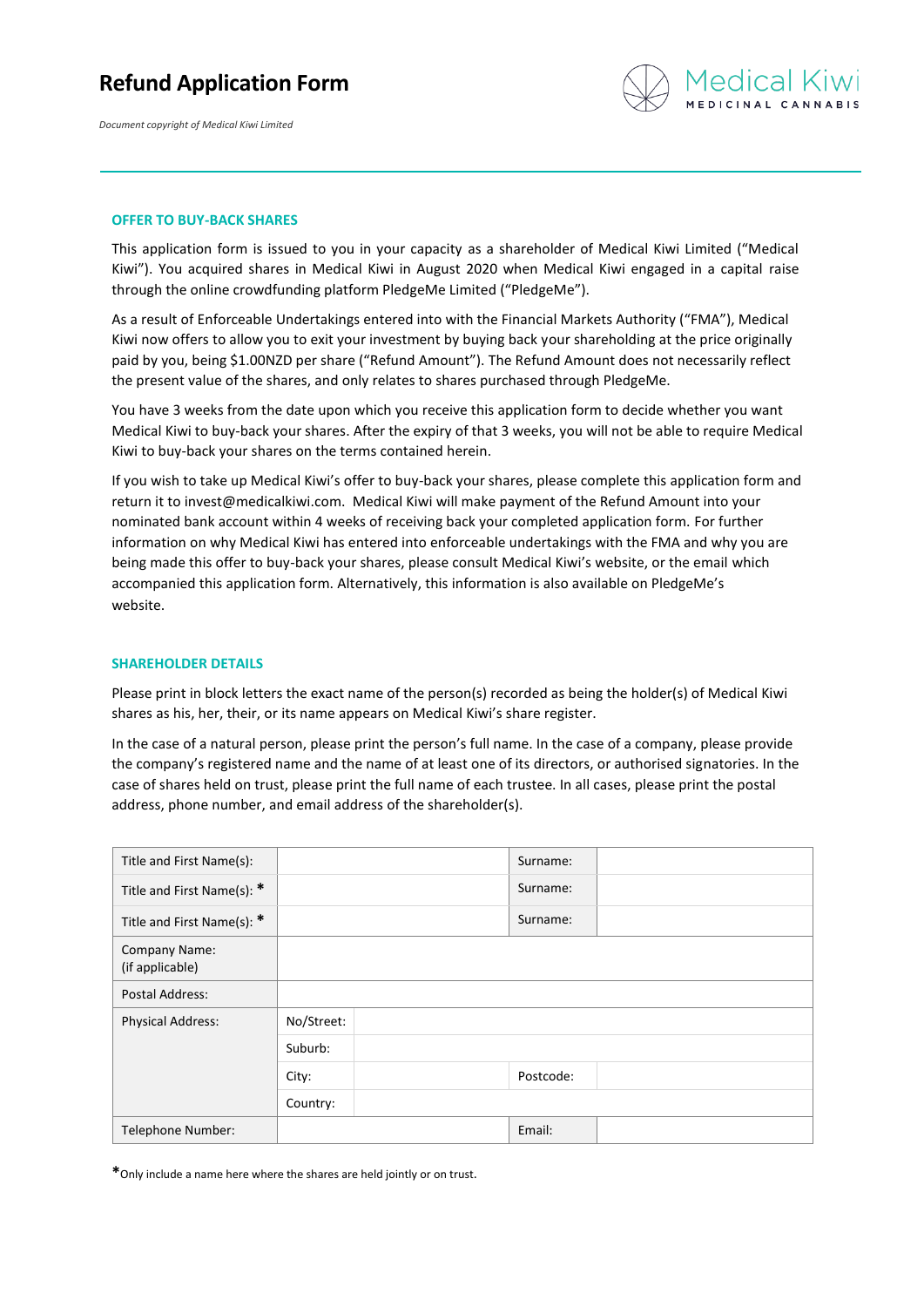## **Refund Application Form**





#### **AMOUNT FOR REPAYMENT**

Please print in block letters the number of shares held by the shareholder(s) stated immediately above and the monetary amount to be repaid on the basis of \$1.00 per share (*e.g. If you own 2000 shares in Medical Kiwi, the Refund Amount will be \$2,000.00*).

| Number of Shares: |  | <b>Refund Amount:</b> |  |
|-------------------|--|-----------------------|--|
|-------------------|--|-----------------------|--|

Please provide the name of the bank and the bank account number into which you desire the Refund Amount to be paid into.

| Name of Bank: |  |
|---------------|--|
|               |  |

| Branch No:<br>Bank: |  | Account No: |  |  |  |  | Suffix: |  |  |  |  |  |  |
|---------------------|--|-------------|--|--|--|--|---------|--|--|--|--|--|--|

### **SIGNATURE**

This application form must be signed by, or on behalf of each shareholder taking up Medical Kiwi's offer to buy- back his, her, their, or its shares. If the shareholder is a company, it should be signed by at least one director of the company or in accordance with the company's constitution. If signing as a trustee of a trust, each trustee must sign. If signing as an attorney under a power of attorney, the certificate of non-revocation annexed to this application form will also need to be completed.

| Signature of Shareholder: |  |
|---------------------------|--|
| Signature of Shareholder: |  |
| Signature of Shareholder: |  |

### **TERMS AND CONDITIONS:**

By signing this application form, you accept and acknowledge:

- That completion of this application form provides Medical Kiwi with evidence of your unequivocal intention to receive the Refund Amount and sell back to Medical Kiwi all of the shares held in the name of the shareholder(s) identified in this application form.
- That you understand the terms of the buy-back and why the buy-back is being offered to you.
- That you cannot elect to have Medical Kiwi refund only some of your shares, you must elect to have Medical Kiwi refund all of your shares or none at all.
- That payment of the Refund Amount into your designated bank account as detailed in this application form is a full discharge of Medical Kiwi's liability to pay you the Refund Amount.